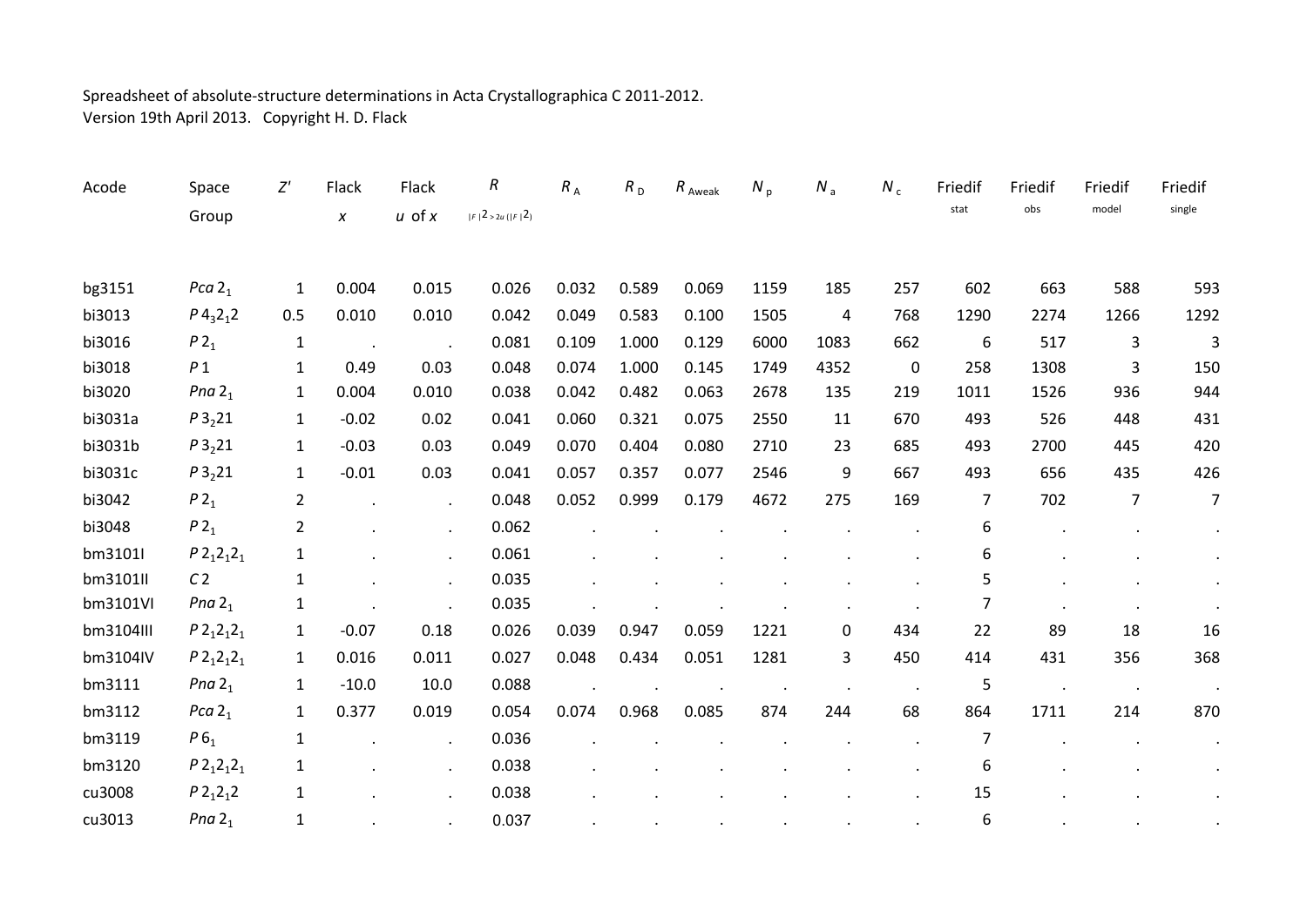| dn3164     | P2 <sub>1</sub>   | $\overline{2}$ | 0.13    | 0.05  | 0.030 | 0.069 | 0.935 | 0.053 | 1945 | 12             | 96             | 86  | 182  | 43  | 58  |
|------------|-------------------|----------------|---------|-------|-------|-------|-------|-------|------|----------------|----------------|-----|------|-----|-----|
| eg3071     | C <sub>2</sub>    | 2              | 0.04    | 0.03  | 0.026 | 0.035 | 0.906 | 0.125 | 3637 | 92             | 478            | 101 | 347  | 88  | 96  |
| eg3082     | Cc                | 1              | 0.50    | 0.03  | 0.050 |       |       |       |      |                |                | 383 |      |     |     |
| eg3085     | Cmc $21$          | 1.5            |         |       | 0.031 |       |       |       |      |                |                | 6   |      |     |     |
| eg3093I    | cc                | $\mathbf{1}$   | 0.08    | 0.06  | 0.036 | 0.041 | 0.975 | 0.127 | 930  | 894            | $\overline{7}$ | 89  | 453  | 86  | 102 |
| eg3093II   | P <sub>1</sub>    | 2              | $-0.04$ | 0.04  | 0.028 | 0.039 | 0.874 | 0.059 | 1493 | 2004           | 0              | 89  | 244  | 82  | 76  |
| em3036     | $P2_12_12_1$      | $\mathbf{1}$   |         |       | 0.049 |       |       |       |      |                |                | 7   |      |     |     |
| em3048IIIa | $P2_12_12_1$      | 1              |         |       | 0.038 |       |       |       |      |                |                | 5   |      |     |     |
| em3048V    | $P2_1$            | $\mathbf{1}$   |         |       | 0.050 |       |       |       |      |                |                | 5   |      |     |     |
| fa3249I    | $P2_12_12_1$      | 2              | $-0.4$  | 0.2   | 0.043 | 0.060 | 0.994 | 0.135 | 1726 | 59             | 800            | 36  | 376  | 35  | 19  |
| fa3249II   | P2 <sub>1</sub>   | $\mathbf{1}$   | 0.13    | 0.14  | 0.027 | 0.056 | 0.988 | 0.060 | 804  | 68             | 68             | 36  | 117  | 32  | 43  |
| fa3255     | $P2_12_12_1$      | 1              |         |       | 0.036 |       |       |       |      |                |                | 748 |      |     |     |
| fa3256     | $P2_12_12_1$      | 1              |         |       | 0.052 |       |       |       |      |                |                | 6   |      |     |     |
| fa3259     | P2 <sub>1</sub>   | 1              | $-0.01$ | 0.13  | 0.029 | 0.050 | 0.989 | 0.047 | 1210 | 13             | 218            | 36  | 292  | 34  | 33  |
| fa3268     | $P2_1$            | 6              | 0.00    | 0.08  | 0.061 | 0.077 | 0.994 | 0.093 | 6935 | 2960           | 556            | 75  | 1606 | 114 | 114 |
| fa3273I    | P2 <sub>1</sub>   | $\mathbf{1}$   | 0.12    | 0.18  | 0.040 | 0.079 | 0.982 | 0.065 | 1747 | 351            | 489            | 28  | 232  | 22  | 29  |
| fa3273II   | $P2_12_12_1$      | $\mathbf{1}$   | 0.06    | 0.18  | 0.037 | 0.053 | 0.987 | 0.085 | 2090 | 6              | 747            | 31  | 186  | 26  | 30  |
| fa3274     | $P2_12_12_1$      | 1              | 0.14    | 0.03  | 0.059 | 0.075 | 0.969 | 0.093 | 1638 | 428            | 608            | 476 | 1361 | 298 | 414 |
| fa3275     | $P2_12_12_1$      | $\mathbf{1}$   |         |       | 0.048 |       |       |       |      |                |                | 35  |      |     |     |
| fa3285     | $P2_12_12_1$      | $\mathbf{1}$   |         |       | 0.019 |       |       |       |      |                |                | 21  |      |     |     |
| fg3209     | Pca $21$          | 1              | 0.0     | 10.0  | 0.030 |       |       |       |      |                |                | 3   |      |     |     |
| fg3222     | $P2_12_12_1$      | $\mathbf{1}$   |         |       | 0.036 | 0.077 | 1.001 | 0.062 | 335  | $\mathbf{1}$   | 214            | 6   | 549  | 5.  | 5   |
| fg3225     | $P2_12_12_1$      | 1              |         |       | 0.043 |       |       |       |      |                |                | 6   |      |     |     |
| fg3255     | Pn                | $\overline{2}$ | 0.59    | 0.06  | 0.046 | 0.072 | 1.001 | 0.087 | 2560 | 331            | 3              | 113 | 478  | 16  | 89  |
| fg3257     | $P2_12_12_1$      | $\overline{2}$ | 0.028   | 0.011 | 0.027 | 0.041 | 0.286 | 0.064 | 3265 | $\overline{2}$ | 895            | 279 | 181  | 182 | 193 |
| fg3258     | P42d              | 0.25           | 0.000   | 0.019 | 0.028 | 0.033 | 0.333 | 0.060 | 881  | $\overline{2}$ | 225            | 506 | 531  | 453 | 453 |
| fg3264     | $P_{\mathcal{C}}$ | $\mathbf{1}$   |         |       | 0.049 | 0.047 | 1.000 | 0.176 | 402  | 504            | 9              | 3   | 645  | 3   | 3   |
| fg3269     | P <sub>1</sub>    | 2              | $-0.3$  | 0.3   | 0.029 |       |       |       |      |                |                | 6   |      |     |     |
| fg3275     | $P2_12_12_1$      | 1              | 0.04    | 0.14  | 0.027 | 0.039 | 0.968 | 0.06  | 1396 | 0              | 529            | 34  | 146  | 30  | 33  |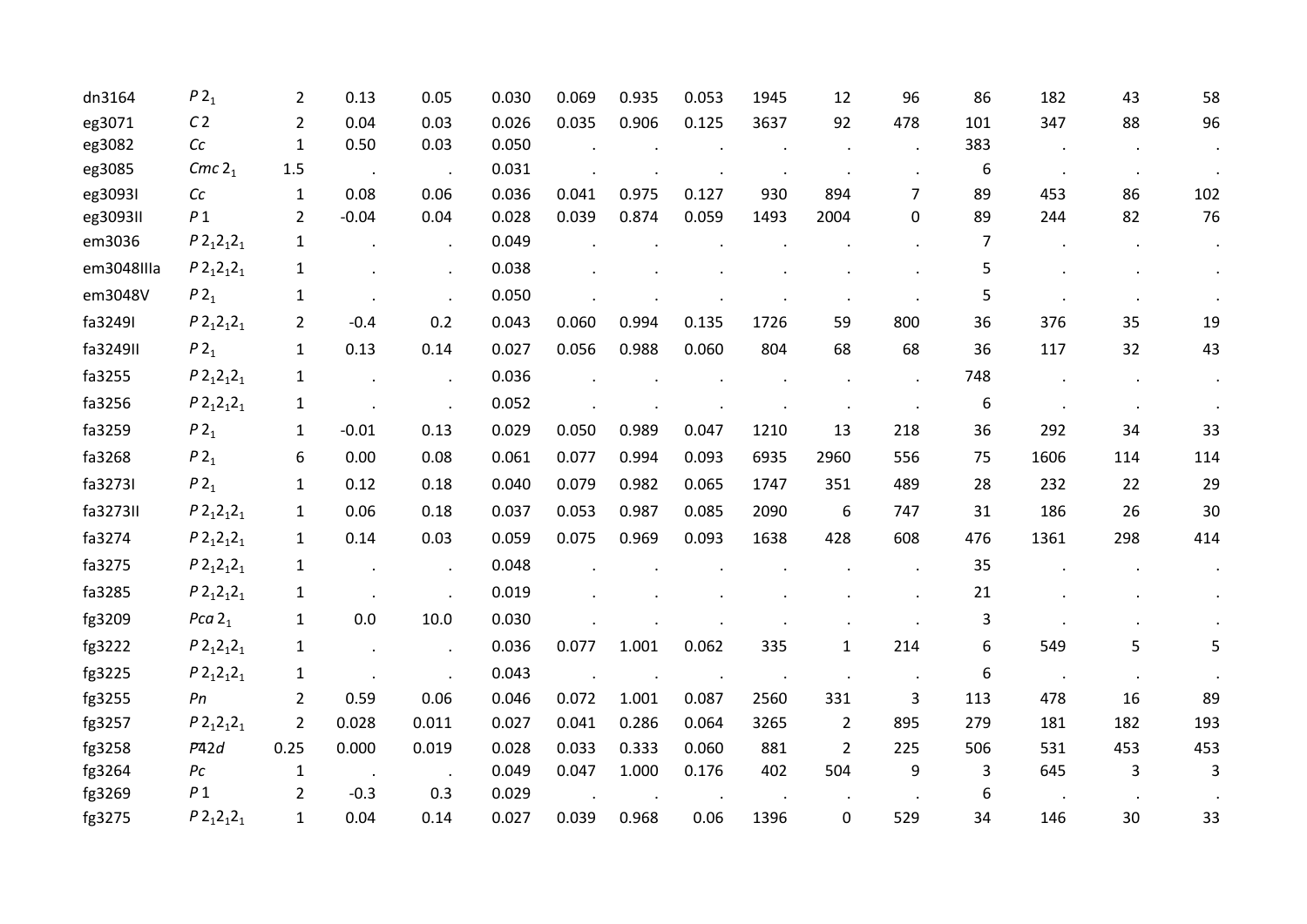| fn3089    | P2 <sub>1</sub>   | 1              | 0.36                 | 0.05  | 0.081 | 0.125 | 0.969 | 0.175 | 1368 | 11           | 133 | 389            | 680  | 103           | 368                         |
|-----------|-------------------|----------------|----------------------|-------|-------|-------|-------|-------|------|--------------|-----|----------------|------|---------------|-----------------------------|
| gd3372    | $P 212121$        | 1              |                      |       | 0.039 |       |       |       |      |              |     | $\overline{7}$ |      |               |                             |
| gd3377    | C <sub>2</sub>    | $\mathbf{1}$   |                      |       | 0.039 |       |       |       |      |              |     | 6              |      |               |                             |
| gd3386    | $P2_1$            | 1              | 0.18                 | 0.11  | 0.046 | 0.073 | 0.978 | 0.110 | 1175 | 61           | 231 | 104            | 335  | 99            | 155                         |
| gd3389    | Pca $21$          | 1              | $-0.31$              | 0.13  | 0.057 | 0.061 | 0.965 | 0.109 | 887  | 578          | 143 | 125            | 1036 | 117           | 72                          |
| gd3390    | cc                | 1              | 0.003                | 0.019 | 0.045 | 0.045 | 0.920 | 0.045 | 765  | 498          | 10  | 787            | 2312 | 778           | 783                         |
| gg3255    | $P2_12_12_1$      | 1              | 0.001                | 0.009 | 0.029 | 0.039 | 0.572 | 0.072 | 2157 | 114          | 707 | 602            | 894  | 494           | 495                         |
| gg3263    | $P_{\mathcal{C}}$ | $\mathbf{1}$   | 0.42                 | 0.02  | 0.059 | 0.098 | 0.983 | 0.122 | 952  | 271          | 5   | 975            | 1871 | 170           | 1063                        |
| gg3264    | $P2_12_12_1$      | $\mathbf{1}$   | 0.03                 | 0.10  | 0.033 | 0.044 | 0.933 | 0.133 | 489  | 0            | 265 | 122            | 525  | 133           | 141                         |
| gz3201    | $P42_1c$          | 0.25           | 0.04                 | 0.02  | 0.037 | 0.059 | 0.672 | 0.096 | 1567 | 114          | 429 | 468            | 834  | 498           | 541                         |
| gz3204    | $P2_12_12_1$      | $\overline{2}$ | 0.5                  | 0.3   | 0.037 | 0.054 | 1.001 | 0.109 | 2701 | $\mathbf{1}$ | 850 | 24             | 384  | 18            | 18                          |
| jz3205    | $P 212121$        | 3              | $\ddot{\phantom{a}}$ |       | 0.036 |       |       |       |      |              |     | 6              |      | $\sim$ $\sim$ | $\sim$                      |
| ku3041    | C <sub>2</sub>    | 1              | $-0.08$              | 0.11  | 0.036 | 0.059 | 0.898 | 0.150 | 788  | 293          | 243 | 92             | 1064 | 71            | 61                          |
| ku3043    | 74                | 0.5            | 0.50                 | 0.06  | 0.025 | 0.038 | 1.000 | 0.066 | 156  | 0            | 23  | 1386           | 611  | $\mathbf{1}$  | $\mathcal{A}^{\mathcal{A}}$ |
| ku3050    | $P 212121$        | $\mathbf{1}$   | $\sim 100$           |       | 0.038 |       |       |       |      |              |     | 3              |      |               |                             |
| ku3054    | C <sub>2</sub>    | $\mathbf{1}$   | 0.29                 | 0.02  | 0.027 | 0.037 | 0.988 | 0.060 | 5929 | 456          | 356 | 175            | 677  | 70            | 167                         |
| ky3002    | $P_4$             | 1              | 0.030                | 0.017 | 0.043 | 0.058 | 0.751 | 0.135 | 1546 | 3            | 77  | 660            | 1499 | 592           | 630                         |
| ky3008    | $P2_1$            | $\overline{2}$ | 0.220                | 0.015 | 0.036 | 0.049 | 0.961 | 0.086 | 4492 | 608          | 813 | 398            | 1485 | 239           | 427                         |
| ky3014I   | Pna $21$          | $\mathbf{1}$   | $-0.03$              | 0.08  | 0.055 | 0.066 | 0.986 | 0.105 | 2856 | 3            | 198 | 89             | 1684 | 90            | 85                          |
| ky3014II  | Pna $21$          | 1              | $-0.1$               | 1.3   | 0.064 | 0.075 | 1.001 | 0.119 | 2812 | 10           | 194 | 10             | 1982 | 8             | $\overline{7}$              |
| ky3019II  | P2 <sub>1</sub>   | $\overline{2}$ | 0.4                  | 0.3   | 0.054 |       |       |       |      |              |     | 87             |      |               | $\sim$                      |
| ky3019III | $P2_12_12_1$      | 1              | $-0.03$              | 0.18  | 0.059 | 0.108 | 0.841 | 0.195 | 60   | 1523         | 572 | 112            | 175  | 78            | 74                          |
| lg3050    | $P2_1$            | $\overline{2}$ | 0.04                 | 0.06  | 0.053 | 0.080 | 0.960 | 0.098 | 3853 | 64           | 395 | 120            | 542  | 92            | 100                         |
| lg3055    | $P2_12_12_1$      | $\mathbf{1}$   | 0.03                 | 0.02  | 0.029 | 0.031 | 0.812 | 0.087 | 1766 | 126          | 601 | 360            | 796  | 269           | 286                         |
| lg3065    | $P42_1m$          | 0.25           | 0.02                 | 0.02  | 0.029 | 0.033 | 0.665 | 0.132 | 287  | 5            | 144 | 727            | 971  | 659           | 686                         |
| lg3078    | $P 212121$        | $\mathbf{1}$   | 0.04                 | 0.03  | 0.063 | 0.104 | 0.803 | 0.105 | 2158 | 29           | 717 | 363            | 536  | 289           | 314                         |
| lg3086I   | $P6_{5}22$        | 0.5            | 0.05                 | 0.05  | 0.037 | 0.043 | 0.285 | 0.174 | 309  | 0            | 277 | 417            | 410  | 423           | 470                         |
| lg3086II  | $P6_{5}22$        | 0.5            | 0.01                 | 0.03  | 0.026 | 0.037 | 0.529 | 0.101 | 311  | 0            | 280 | 429            | 503  | 422           | 431                         |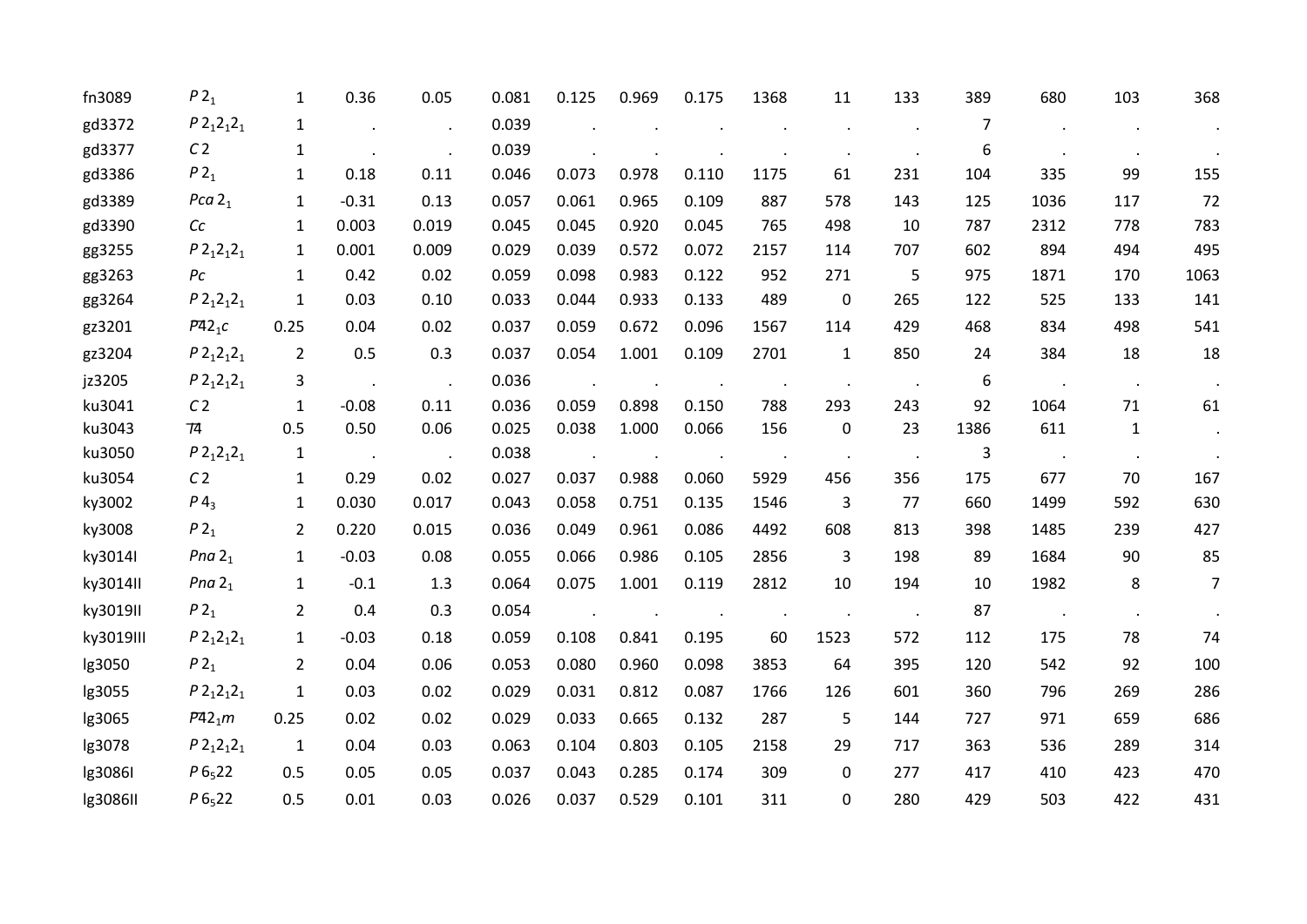| In3146    | $P2_12_12_1$                        | 1              |         |       | 0.023 | 0.026 | 1.000 | 0.102 | 2399 | $\mathbf{1}$   | 747       | 1319           | 588  | $\Omega$       |                |
|-----------|-------------------------------------|----------------|---------|-------|-------|-------|-------|-------|------|----------------|-----------|----------------|------|----------------|----------------|
| mx3045    | $P 212121$                          | $\mathbf{1}$   | 0.03    | 0.03  | 0.037 | 0.048 | 0.696 | 0.173 | 1081 | 150            | 491       | 300            | 919  | 308            | 328            |
| ov3002    | Cc                                  | 1              | $-0.2$  | 0.2   | 0.030 | 0.037 | 0.974 | 0.078 | 723  | 612            | 6         | 31             | 257  | 27             | 19             |
| ov3013    | Cc                                  | 1              | 6.0     | 3.0   | 0.053 | 0.042 | 1.000 | 0.121 | 481  | 1778           | 8         | 3              | 894  | $\overline{2}$ | $\overline{2}$ |
| qs3001    | $P2_12_12_1$                        | 1              | 0.3     | 0.9   | 0.038 | 0.053 | 0.999 | 0.130 | 2423 | 377            | 878       | 6              | 530  | 6              | 15             |
| qs3016    | $P2_12_12_1$                        | $\mathbf{1}$   | 0.20    | 0.06  | 0.03  | 0.043 | 0.982 | 0.057 | 2106 | 129            | 773       | 55             | 233  | 51             | 85             |
| sf3143I   | P2 <sub>1</sub>                     | $\mathbf{1}$   | $-0.5$  | 1.0   | 0.043 |       |       |       |      |                |           | 5              |      |                |                |
| sf3143II  | P2 <sub>1</sub>                     | $\overline{2}$ | 0.00    | 0.10  | 0.057 | 0.073 | 0.997 | 0.128 | 8239 | 238            | 547       | 41             | 1051 | 35             | 35             |
| sf3144I   | $P2_1$                              | 2              | 0.03    | 0.04  | 0.027 | 0.042 | 0.838 | 0.051 | 2429 | 0              | 277       | 118            | 228  | 100            | 106            |
| sf3144II  | P2 <sub>1</sub>                     | 2              | $-0.02$ | 0.04  | 0.031 | 0.041 | 0.849 | 0.068 | 2431 | 0              | 277       | 118            | 335  | 100            | 96             |
| sf3144III | $P2_12_12_1$                        | $\mathbf{1}$   | $-0.02$ | 0.07  | 0.030 | 0.038 | 0.717 | 0.090 | 1113 | 0              | 427       | 118            | 217  | 101            | 97             |
| sf3144IV  | $P2_12_12_1$                        | $\mathbf{1}$   | 0.00    | 0.06  | 0.030 | 0.041 | 0.600 | 0.093 | 1104 | 0              | 422       | 118            | 182  | 104            | 104            |
| sf3148I   | $P2_12_12_1$                        | $\mathbf{1}$   | $-0.09$ | 0.10  | 0.038 | 0.046 | 0.943 | 0.181 | 938  | 10             | 440       | 74             | 608  | 65             | 55             |
| sf3148II  | $P2_12_12_1$                        | $\mathbf{1}$   | 0.11    | 0.11  | 0.037 | 0.046 | 0.978 | 0.096 | 989  | 11             | 483       | 74             | 795  | 66             | 85             |
| sf3155    | C <sub>2</sub>                      | 1              |         |       | 0.042 |       |       |       |      |                |           | 6              |      |                |                |
| sf3156    | P2 <sub>1</sub>                     | 1              | $-0.01$ | 0.02  | 0.038 | 0.047 | 0.796 | 0.115 | 3410 | 286            | 275       | 276            | 817  | 280            | 275            |
| sf3158    | Pca $21$                            | 1              |         |       | 0.026 |       |       |       |      |                |           | $\overline{7}$ |      |                |                |
| sf3165    | $P$ 4 <sub>3</sub> 2 <sub>1</sub> 2 | 0.5            | 0.021   | 0.013 | 0.024 | 0.031 | 0.411 | 0.090 | 644  | $\overline{2}$ | 334       | 593            | 728  | 525            | 548            |
| sf3166    | P2 <sub>1</sub>                     | $\overline{2}$ | $-0.3$  | 0.5   | 0.036 | 0.048 | 0.999 | 0.136 | 5342 | 287            | 431       | 5              | 230  | 5              | 3              |
| sf3168    | P2 <sub>1</sub>                     | $\mathbf{1}$   |         |       | 0.073 |       |       |       |      |                |           | 6              |      |                |                |
| sk3390    | Cc                                  | $\mathbf{1}$   | 0.43    | 0.06  | 0.028 | 0.039 | 1.000 | 0.077 | 825  | 46             | $\pmb{0}$ | 120            | 365  | 18             | 129            |
| sk3404    | $P2_12_12_1$                        | 1              |         |       | 0.035 |       |       |       |      |                |           | 4              |      |                |                |
| sk3407la  | P2 <sub>1</sub>                     | 3              |         |       | 0.040 |       |       |       |      |                |           | 5              |      |                |                |
| sk3407lb  | Cc                                  | 2              |         |       | 0.047 |       |       |       |      |                |           | 5              |      |                |                |
| sk3414    | Fdd 2                               | 3              | 0.12    | 0.07  | 0.047 | 0.065 | 0.996 | 0.092 | 6784 | 47             | 830       | 91             | 797  | 53             | 70             |
| sk3419I   | $P2_12_12_1$                        | 1              |         |       | 0.025 |       |       |       |      |                |           | 6              |      |                |                |
| sk3419llc | P2 <sub>1</sub>                     | 1              |         |       | 0.065 |       |       |       |      |                |           | 6              |      |                |                |
| sk34221   | Cc                                  | 1              | 0.11    | 0.05  | 0.049 | 0.074 | 0.934 | 0.094 | 607  | 50             | 4         | 316            | 670  | 228            | 292            |
| sk3422II  | Cc                                  | $\mathbf{1}$   | 1.02    | 0.05  | 0.484 | 0.057 | 0.941 | 0.076 | 601  | 51             | 4         | 319            | 1248 | 304            | 292            |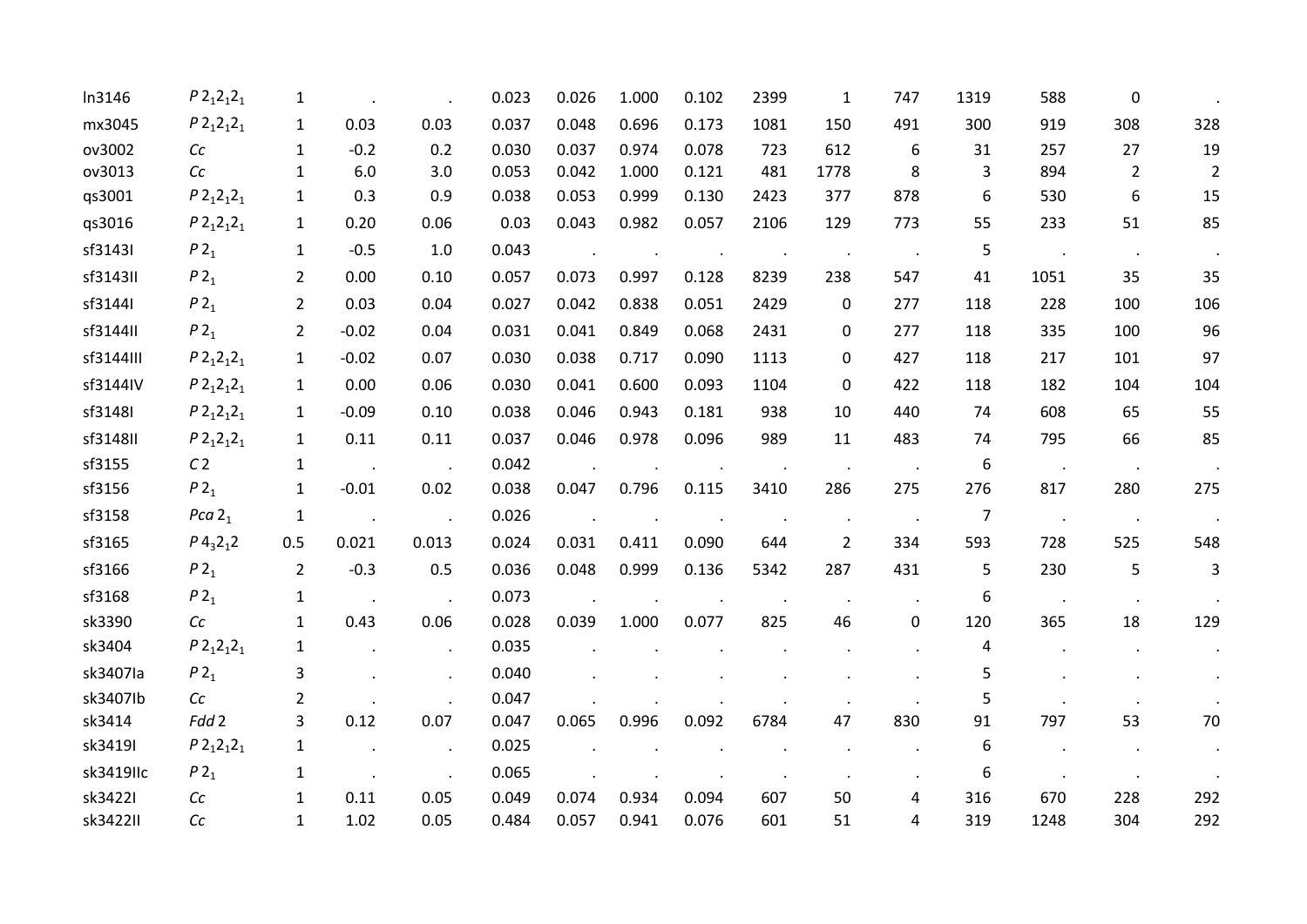| sk3422III  | C <sub>C</sub>   | 1              | 0.037                | 0.019 | 0.019 | 0.029 | 0.552 | 0.053 | 566  | 80             | 4                | 328 | 359           | 300            | 324            |
|------------|------------------|----------------|----------------------|-------|-------|-------|-------|-------|------|----------------|------------------|-----|---------------|----------------|----------------|
| sk3426     | la               | 1              | 0.04                 | 0.08  | 0.040 | 0.064 | 0.969 | 0.072 | 986  | 109            | 20               | 115 | 512           | 106            | 115            |
| sk3439Ia   | $P2_12_12$       | 1              | $-0.4$               | 1.0   | 0.053 |       |       |       |      |                |                  | 5   |               |                |                |
| sk3439lb   | $P2_12_12$       | 1              | $-0.1$               | 0.7   | 0.049 |       |       |       |      |                |                  | 5   |               |                |                |
| sk3440     | P2 <sub>1</sub>  | $\mathbf{1}$   | 0.00                 | 0.15  | 0.035 | 0.046 | 0.999 | 0.057 | 2343 | 214            | 321              | 25  | 494           | 22             | 22             |
| sk3441     | Ima <sub>2</sub> | $\mathbf{1}$   | $\ddot{\phantom{a}}$ |       | 0.032 |       |       |       |      | $\bullet$      |                  | 660 | $\sim$        | $\sim$ $\sim$  | $\blacksquare$ |
| sk3443Ia   | cc               | 1              | 0.004                | 0.014 | 0.037 | 0.046 | 0.715 | 0.104 | 1739 | $\overline{2}$ | 8                | 539 | 909           | 494            | 498            |
| sk3443lb   | cc               | 1              | 0.011                | 0.019 | 0.047 | 0.062 | 0.784 | 0.149 | 1793 | 13             | 8                | 539 | 1279          | 453            | 463            |
| sk3443Ic   | Cc               | $\mathbf{1}$   | 0.03                 | 0.04  | 0.075 | 0.125 | 0.887 | 0.167 | 1700 | 71             | 8                | 539 | 3698          | 352            | 374            |
| sk3448     | cc               | 2              |                      |       | 0.038 | 0.049 | 1.000 | 0.194 | 1445 | 183            | 9                | 3   | 292           | $\overline{2}$ | $\overline{2}$ |
| sq3290     | Pn               | 1              | $-0.013$             | 0.019 | 0.028 | 0.030 | 0.839 | 0.042 | 1244 | 1194           | 11               | 345 | 904           | 304            | 296            |
| tp3005     | $P2_12_12_1$     | 1              | 0.6                  | 0.9   | 0.067 | 0.100 | 1.002 | 0.134 | 907  | 11             | 475              | 22  | 587           | 21             | 105            |
| uk3041     | Pca $21$         | $\overline{2}$ | $\ddot{\phantom{a}}$ |       | 0.076 |       |       |       |      |                |                  | 6   | $\sim$ $\sim$ | $\sim$         |                |
| uk3047     | $P2_1$           | $\mathbf{1}$   | 0.07                 | 0.08  | 0.041 | 0.099 | 0.968 | 0.068 | 1408 | 64             | 220              | 89  | 566           | 80             | 93             |
| uk3051     | $P 212121$       | 1              |                      |       | 0.058 |       |       |       |      |                |                  | 6   |               | $\sim$         |                |
| uk3052I    | Pna $21$         | $\mathbf{1}$   | 0.02                 | 0.09  | 0.037 | 0.043 | 0.954 | 0.171 | 1067 | 135            | 311              | 88  | 1103          | 87             | 91             |
| uk3052II   | Pna $21$         | 1              | 0.04                 | 0.13  | 0.055 | 0.073 | 0.987 | 0.113 | 1173 | 51             | 327              | 81  | 1114          | 81             | 88             |
| uk3052III  | Pna $21$         | $\mathbf{1}$   | 0.01                 | 0.03  | 0.031 | 0.043 | 0.816 | 0.067 | 1019 | 192            | 320              | 403 | 1139          | 462            | 471            |
| uk3052IV   | Pna $21$         | 1              | 0.019                | 0.008 | 0.026 | 0.033 | 0.383 | 0.048 | 1038 | 132            | 313              | 963 | 1233          | 1067           | 1109           |
| uk3052V    | Pna $21$         | $\mathbf{1}$   | 0.08                 | 0.09  | 0.044 | 0.054 | 1.002 | 0.110 | 1017 | 130            | 308              | 114 | 985           | 106            | 126            |
| uk3052VI   | Pna $21$         | $\mathbf{1}$   | 0.02                 | 0.07  | 0.028 | 0.040 | 0.887 | 0.090 | 834  | 272            | 297              | 88  | 305           | 85             | 89             |
| uk3052VII  | Pna $21$         | $\mathbf{1}$   | $-0.08$              | 0.07  | 0.032 | 0.042 | 0.928 | 0.128 | 953  | 199            | 308              | 114 | 501           | 112            | 97             |
| uk3052VIII | Pna $21$         | 1              | 0.02                 | 0.07  | 0.028 | 0.042 | 0.867 | 0.083 | 932  | 140            | 280              | 91  | 279           | 85             | 89             |
| uk3053     | $P2_12_12_1$     | $\mathbf{1}$   |                      |       | 0.034 |       |       |       |      |                |                  | 6   |               |                |                |
| wq3001     | Pna $21$         | $\mathbf{1}$   | 0.00                 | 0.02  | 0.066 | 0.065 | 0.768 | 0.114 | 2242 | 255            | 380              | 558 | 1880          | 627            | 627            |
| wq3009     | P2 <sub>1</sub>  | 2              | $-0.02$              | 0.04  | 0.033 | 0.045 | 0.797 | 0.060 | 3697 | 3              | 369              | 109 | 480           | 79             | 76             |
| wq3017     | P <sub>1</sub>   | $\mathbf{1}$   | 0.402                | 0.014 | 0.026 | 0.043 | 0.976 | 0.076 | 2531 | 1368           | $\boldsymbol{0}$ | 467 | 748           | 70             | 357            |
| yf3001     | $P2_13$          | 0.33           | $-0.02$              | 0.04  | 0.032 | 0.042 | 0.867 | 0.182 | 502  | 0              | 163              | 435 | 1481          | 419            | 403            |
| yf3003I    | $P2_12_12_1$     | $\mathbf{1}$   | 0.00                 | 0.03  | 0.064 | 0.105 | 0.832 | 0.140 | 614  | 1578           | 702              | 346 | 1424          | 310            | 310            |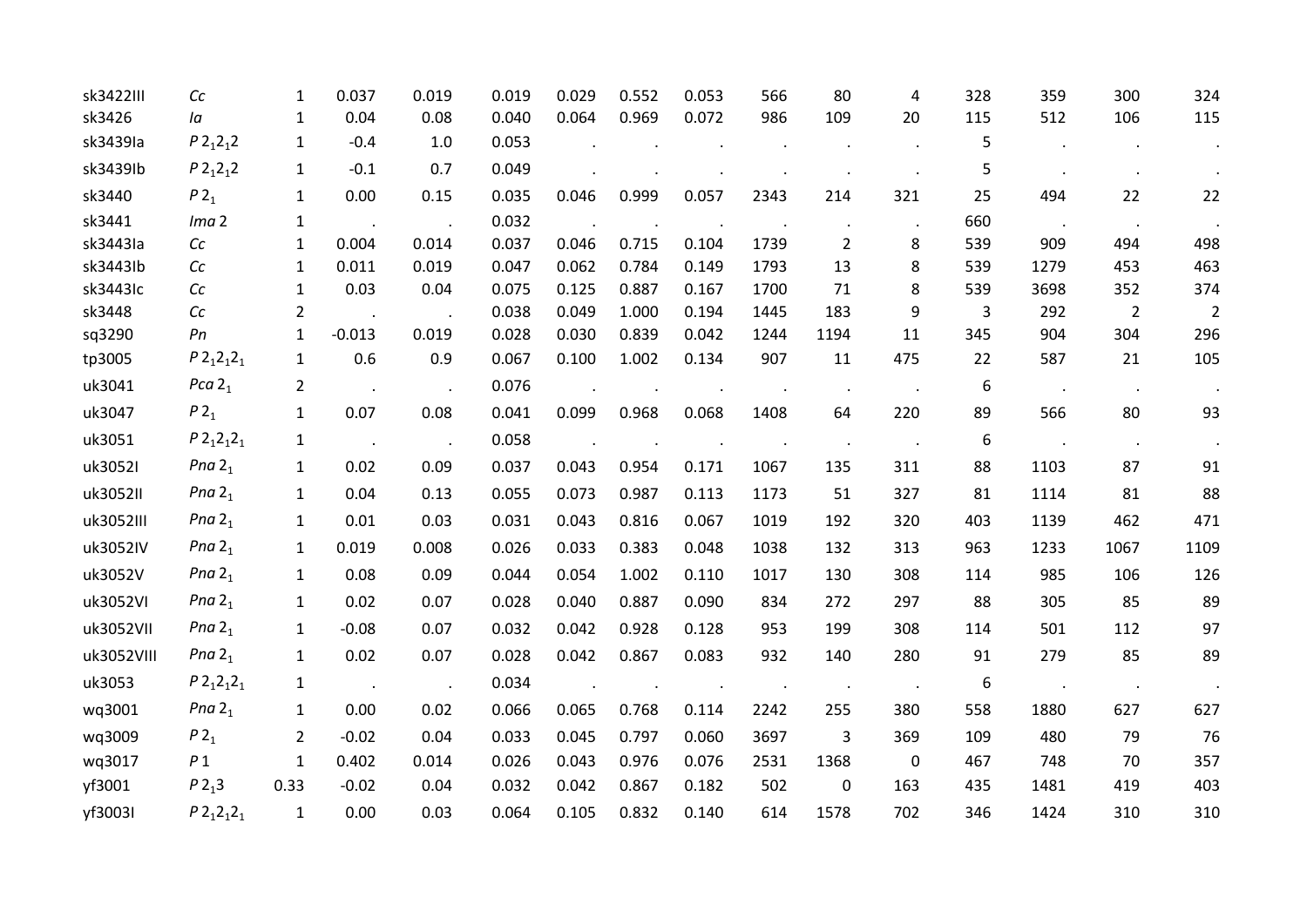| yf3003II | $P2_12_12_1$   |   |            | $\bullet$       | 0.051                             | $\cdot$     |                |           | $\cdot$ | $\cdot$ | $\cdot$ . | 346             |                |                  |                   |
|----------|----------------|---|------------|-----------------|-----------------------------------|-------------|----------------|-----------|---------|---------|-----------|-----------------|----------------|------------------|-------------------|
| yf3015   | P1             | 4 | 0.02       | 0.04            | 0.054                             | 0.062       | 0.995          | 0.112     | 7226    | 118     | 0         | 275             | 1775           | 150              | 156               |
| yp3006   | Сc             |   | $-0.037$   | 0.019           | 0.046                             | 0.063       | 0.769          | 0.084     | 2066    | 137     | 8         | 382             | 879            | 376              | 350               |
| Acode    | Space<br>Group |   | Flack<br>x | Flack<br>u ot x | R<br>$ F ^{2}$ > 2u ( $ F ^{2}$ ) | $R_{\rm A}$ | $R_{\text{D}}$ | $R$ Aweak | $N_{p}$ | $N_a$   | $N_c$     | Friedif<br>stat | Friedif<br>obs | Friedif<br>model | Friedif<br>single |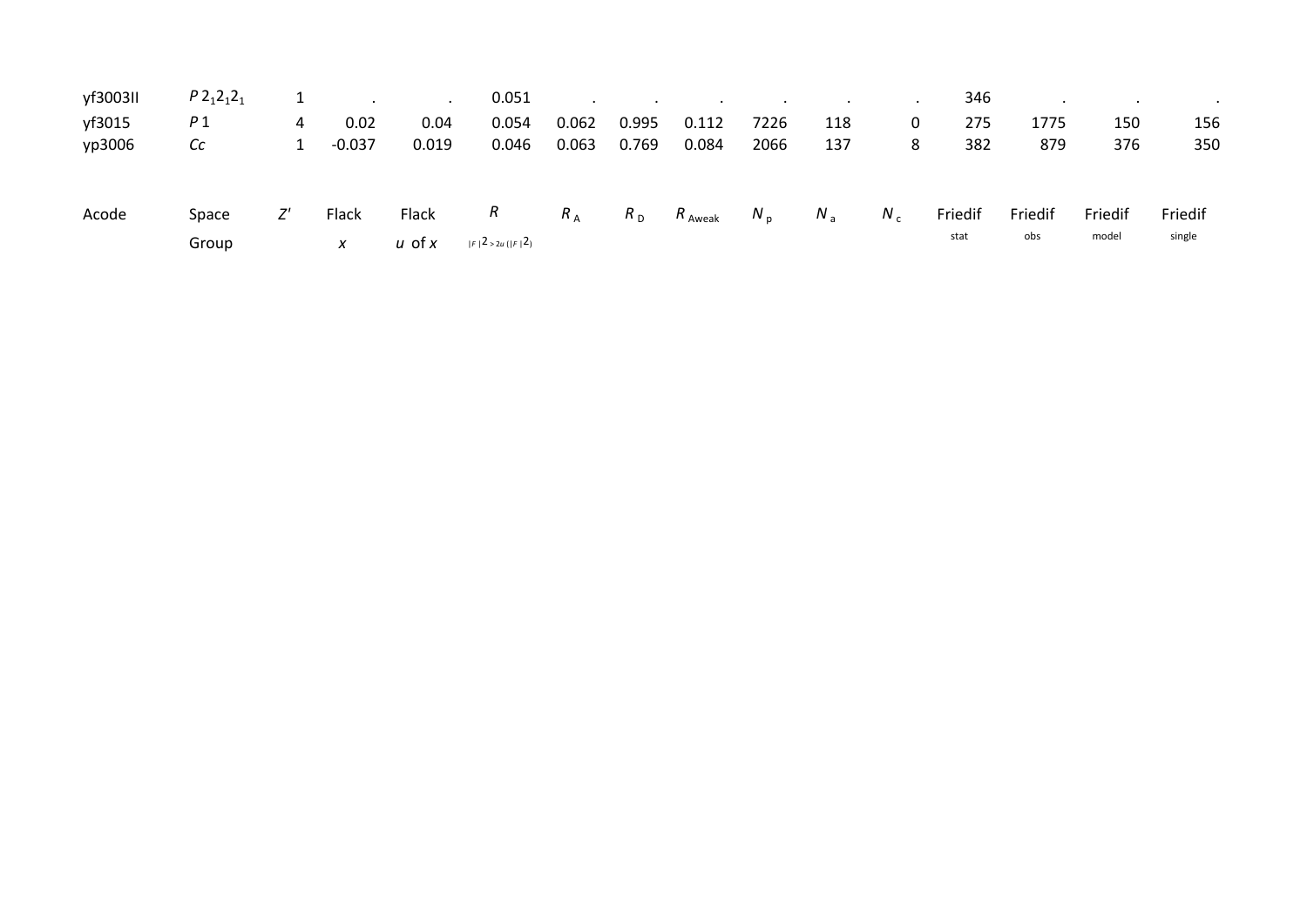| Acode | Category Reference | DOI |
|-------|--------------------|-----|
|       |                    |     |

| bg3151    | 1            | Acta Cryst . (2012). C68, m206-m208 |
|-----------|--------------|-------------------------------------|
| bi3013    | 1            | Acta Cryst. (2011). C67, m154-m156  |
| bi3016    | 3            | Acta Cryst. (2011). C67, o206-o208  |
| bi3018    | 3            | Acta Cryst. (2011). C67, m202-m204  |
| bi3020    | $\mathbf{1}$ | Acta Cryst. (2011). C67, m307-m310  |
| bi3031a   | $\mathbf{1}$ | Acta Cryst. (2012). C68, o152-o155  |
| bi3031b   | $\mathbf{1}$ | Acta Cryst. (2012). C68, o152-o155  |
| bi3031c   | $\mathbf{1}$ | Acta Cryst. (2012). C68, o152-o155  |
| bi3042    | 3            | Acta Cryst. (2012). C68, 0338-0340  |
| bi3048    |              | Acta Cryst. (2012). C68, 0472-0474  |
| bm3101l   |              | Acta Cryst. (2011). C67, 092-099    |
| bm3101II  |              | Acta Cryst. (2011). C67, 092-099    |
| bm3101VI  |              | Acta Cryst . (2011). C67, 092-099   |
| bm3104III | 3            | Acta Cryst. (2011). C67, 0188-0191  |
| bm3104IV  | $\mathbf{1}$ | Acta Cryst. (2011). C67, 0188-0191  |
| bm3111    |              | Acta Cryst. (2011). C67, 0496-0499  |
| bm3112    | 2            | Acta Cryst. (2011). C67, o509-o514  |
| bm3119    |              | Acta Cryst. (2012). C68, 0320-0322  |
| bm3120    |              | Acta Cryst. (2012). C68, 0327-0331  |
| cu3008    |              | Acta Cryst. (2012). C68, 041-044    |
| cu3013    |              | Acta Cryst. (2012). C68, o302-o307  |

<sup>C</sup>**68**, m206‐m208 doi:10.1107/S0108270112028442 <sup>C</sup>**67**, m154‐m156 doi:10.1107/S0108270111013242 <sup>C</sup>**67**, o206‐o208 doi:10.1107/S0108270111016933 C**67**, m202‐m204 doi:10.1107/S0108270111018233 0<sub>doi:10.1107/S0108270111032586</sub> <sup>C</sup>**68**, o152‐o155 doi:10.1107/S0108270112009377 <sup>C</sup>**68**, o152‐o155 doi:10.1107/S0108270112009377 <sup>C</sup>**68**, o152‐o155 doi:10.1107/S0108270112009377 <sup>C</sup>**68**, o338‐o340 doi:10.1107/S0108270112032076 <sup>C</sup>**68**, o472‐o474 doi:10.1107/S010827011204351X <sup>C</sup>**67**, o92‐o99 doi:10.1107/S0108270111003714 C**67**, o92‐o99 doi:10.1107/S0108270111003714 <sup>C</sup>**67**, o92‐o99 doi:10.1107/S0108270111003714 <sup>C</sup>**67**, o188‐o191 doi:10.1107/S0108270111012157 <sup>C</sup>**67**, o188‐o191 doi:10.1107/S0108270111012157 <sup>C</sup>**67**, o496‐o499 doi:10.1107/S010827011104786X <sup>C</sup>**67**, o509‐o514 doi:10.1107/S0108270111049900 <sup>C</sup>**68**, o320‐o322 doi:10.1107/S0108270112030946 <sup>C</sup>**68**, o327‐o331 doi:10.1107/S0108270112030168 <sup>C</sup>**68**, o41‐o44 doi:10.1107/S0108270111054230 <sup>C</sup>**68**, o302‐o307 doi:10.1107/S0108270112029800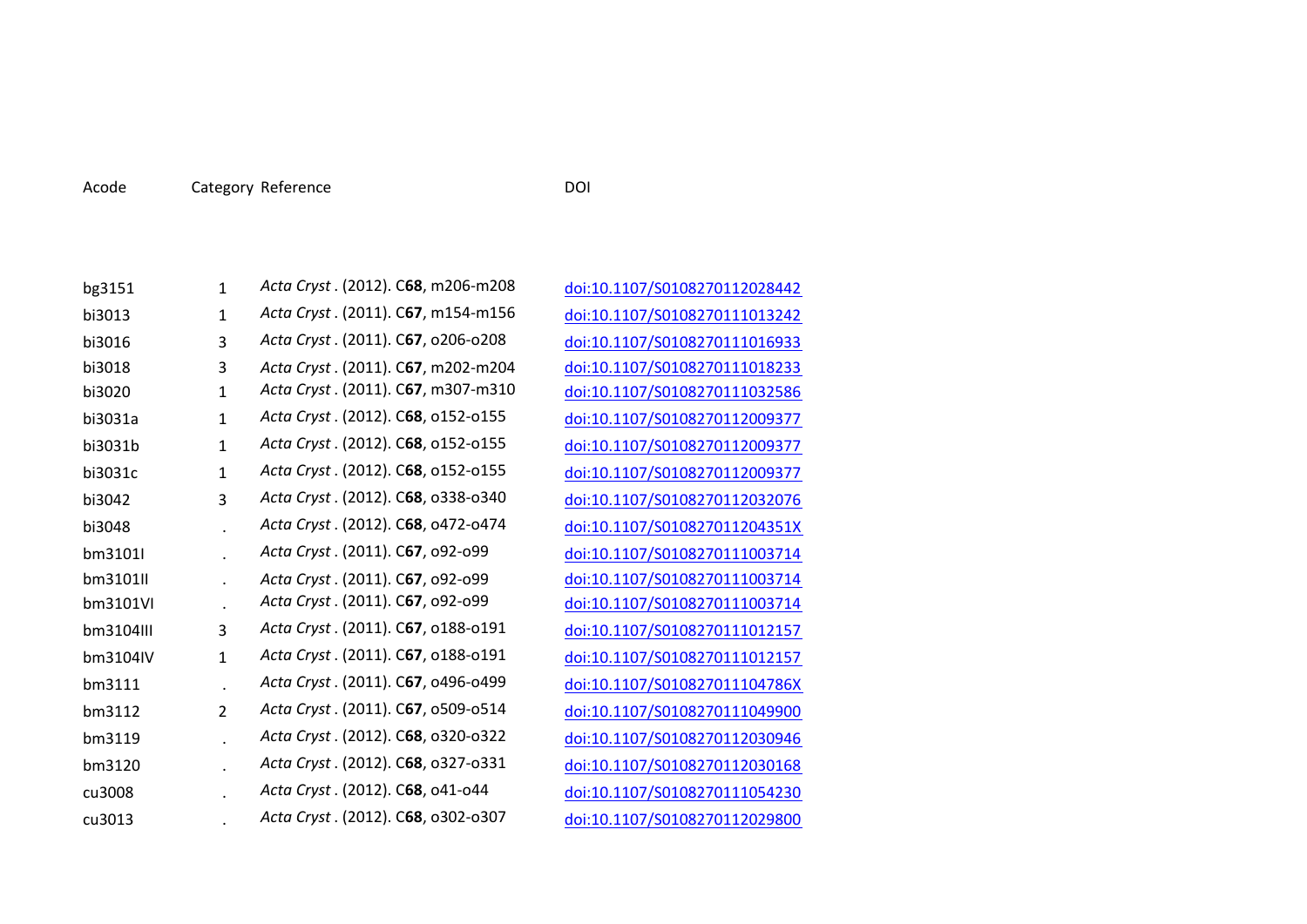| dn3164     | 2       | Acta Cryst. (2011). C67, 0382-0386 |
|------------|---------|------------------------------------|
| eg3071     | 2       | Acta Cryst. (2011). C67, o249-o254 |
| eg3082     |         | Acta Cryst. (2012). C68, o216-o219 |
| eg3085     |         | Acta Cryst. (2012). C68, o108-o110 |
| eg30931    | 2       | Acta Cryst. (2012). C68, 0298-0301 |
| eg3093II   | 2       | Acta Cryst. (2012). C68, 0298-0301 |
| em3036     |         | Acta Cryst. (2011). C67, 067-070   |
| em3048IIIa |         | Acta Cryst. (2012). C68, o188-o194 |
| em3048V    |         | Acta Cryst. (2012). C68, o188-o194 |
| fa3249I    | 3       | Acta Cryst. (2011). C67, o146-o150 |
| fa3249II   | 3       | Acta Cryst. (2011). C67, 0146-0150 |
| fa3255     |         | Acta Cryst. (2011). C67, m195-m198 |
| fa3256     | $\cdot$ | Acta Cryst. (2011). C67, 0364-0369 |
| fa3259     | 3       | Acta Cryst. (2011). C67, 0409-0412 |
| fa3268     | 3       | Acta Cryst. (2012). C68, o164-o169 |
| fa3273I    | 3       | Acta Cryst. (2012). C68, o231-o234 |
| fa3273II   | 3       | Acta Cryst. (2012). C68, o231-o234 |
| fa3274     | 3       | Acta Cryst. (2012). C68, m121-m126 |
| fa3275     |         | Acta Cryst. (2012). C68, o209-o212 |
| fa3285     |         | Acta Cryst. (2012). C68, 0369-0372 |
| fg3209     |         | Acta Cryst. (2011). C67, 037-042   |
| fg3222     | 3       | Acta Cryst. (2011). C67, 0387-0390 |
| fg3225     |         | Acta Cryst. (2011). C67, 0334-0336 |
| fg3255     | 3       | Acta Cryst. (2012). C68, o270-o278 |
| fg3257     | 1       | Acta Cryst. (2012). C68, 0341-0343 |
| fg3258     | 1       | Acta Cryst. (2012). C68, m197-m199 |
| fg3264     | 3       | Acta Cryst. (2012). C68, m291-m294 |
| fg3269     |         | Acta Cryst. (2012). C68, 0395-0398 |
| fg3275     | 3       | Acta Cryst. (2012). C68, 0443-0446 |

 *Acta Cryst* . (2011). <sup>C</sup>**67**, o382‐o386 doi:10.1107/S0108270111036493 eg3071 2 *Acta Cryst* . (2011). C**67**, o249‐o254 doi:10.1107/S0108270111020816 eg3082 . *Acta Cryst* . (2012). C**68**, o216‐o219 doi:10.1107/S0108270112020112 eg3085 . *Acta Cryst* . (2012). <sup>C</sup>**68**, o108‐o110 doi:10.1107/S0108270112005495 eg3093I 2 *Acta Cryst* . (2012). C**68**, o298‐o301 doi:10.1107/S0108270112030569 eg3093II 2 *Acta Cryst* . (2012). C**68**, o298‐o301 doi:10.1107/S0108270112030569 . *Acta Cryst* . (2011). <sup>C</sup>**67**, o67‐o70 doi:10.1107/S0108270111002265 . *Acta Cryst* . (2012). <sup>C</sup>**68**, o188‐o194 doi:10.1107/S0108270112013534 . *Acta Cryst* . (2012). <sup>C</sup>**68**, o188‐o194 doi:10.1107/S0108270112013534 *Acta Cryst* . (2011). <sup>C</sup>**67**, o146‐o150 doi:10.1107/S0108270111009061 *Acta Cryst* . (2011). <sup>C</sup>**67**, o146‐o150 doi:10.1107/S0108270111009061 . *Acta Cryst* . (2011). <sup>C</sup>**67**, m195‐m198 doi:10.1107/S0108270111018063 . *Acta Cryst* . (2011). <sup>C</sup>**67**, o364‐o369 doi:10.1107/S0108270111030952 *Acta Cryst* . (2011). <sup>C</sup>**67**, o409‐o412 doi:10.1107/S0108270111035761 *Acta Cryst* . (2012). <sup>C</sup>**68**, o164‐o169 doi:10.1107/S0108270112008566 *Acta Cryst* . (2012). <sup>C</sup>**68**, o231‐o234 doi:10.1107/S0108270112021099 *Acta Cryst* . (2012). <sup>C</sup>**68**, o231‐o234 doi:10.1107/S0108270112021099 *Acta Cryst* . (2012). <sup>C</sup>**68**, m121‐m126 doi:10.1107/S0108270112014904 . *Acta Cryst* . (2012). <sup>C</sup>**68**, o209‐o212 doi:10.1107/S0108270112015296 . *Acta Cryst* . (2012). <sup>C</sup>**68**, o369‐o372 doi:10.1107/S0108270112035536 fg3209 . *Acta Cryst* . (2011). <sup>C</sup>**67**, o37‐o42 doi:10.1107/S0108270110049905 fg3222 <sup>3</sup> *Acta Cryst* . (2011). <sup>C</sup>**67**, o387‐o390 doi:10.1107/S0108270111035840 fg3225 . *Acta Cryst* . (2011). <sup>C</sup>**67**, o334‐o336 doi:10.1107/S010827011102782X fg3255 3 *Acta Cryst* . (2012). C**68**, o270‐o278 doi:10.1107/S0108270112026443 fg3257 <sup>1</sup> *Acta Cryst* . (2012). <sup>C</sup>**68**, o341‐o343 doi:10.1107/S0108270112032349 fg3258 1 *Acta Cryst* . (2012). C**68**, m197‐m199 doi:10.1107/S010827011202642X fg3264 3 *Acta Cryst* . (2012). C**68**, m291‐m294 doi:10.1107/S0108270112038498 fg3269 . *Acta Cryst* . (2012). C**68**, o395‐o398 doi:10.1107/S0108270112038267 fg3275 <sup>3</sup> *Acta Cryst* . (2012). <sup>C</sup>**68**, o443‐o446 doi:10.1107/S0108270112041583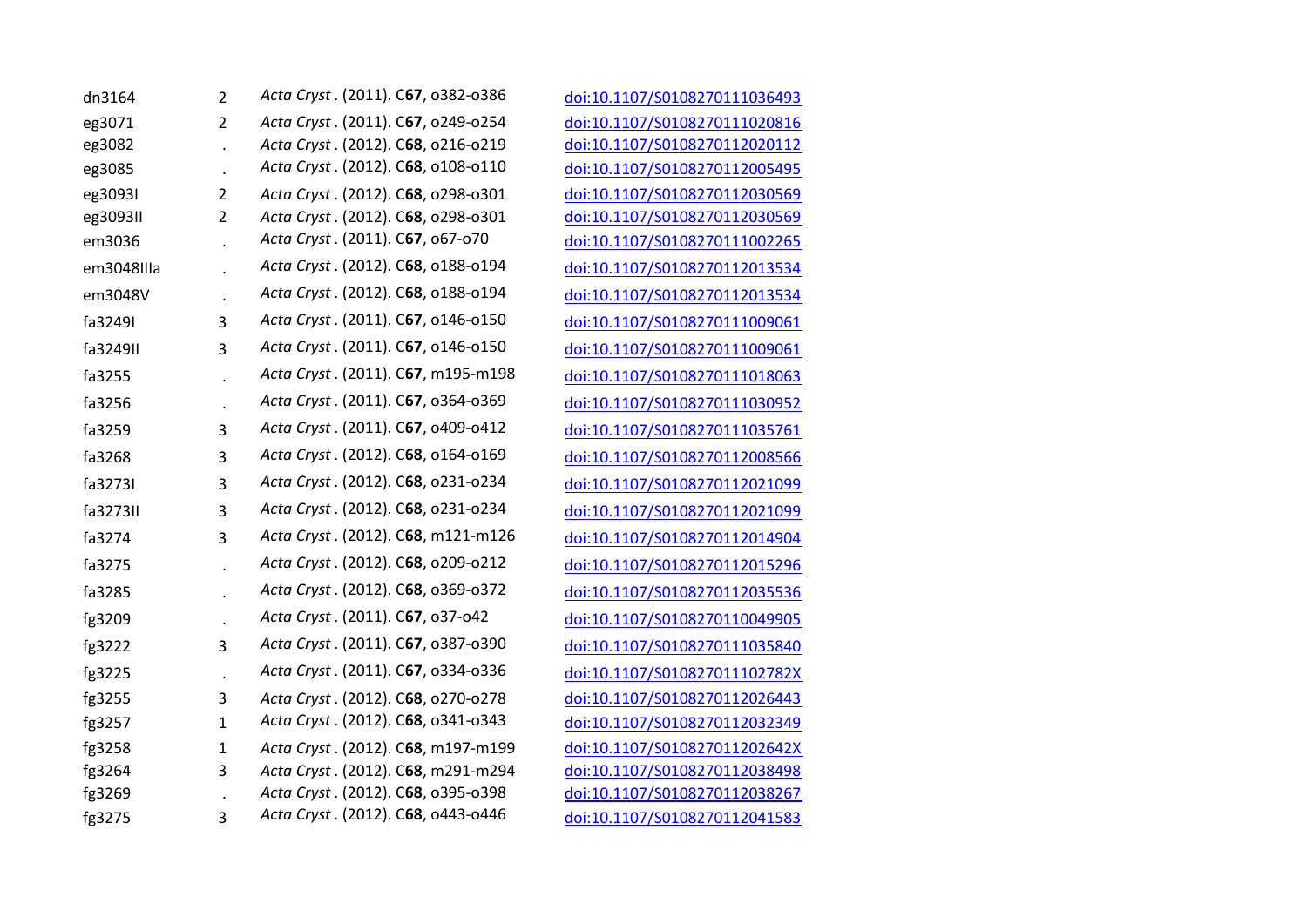| fn3089    | 2                    | Acta Cryst. (2011). C67, m391-m394 |
|-----------|----------------------|------------------------------------|
| gd3372    |                      | Acta Cryst. (2011). C67, 060-063   |
| gd3377    |                      | Acta Cryst. (2011). C67, 0111-0114 |
| gd3386    | 2                    | Acta Cryst. (2011). C67, o235-o240 |
| gd3389    | 2                    | Acta Cryst. (2011). C67, o255-o258 |
| gd3390    | 3                    | Acta Cryst. (2011). C67, o288-o293 |
| gg3255    | $\mathbf{1}$         | Acta Cryst. (2011). C67, m130-m133 |
| gg3263    | 3                    | Acta Cryst. (2012). C68, o160-o163 |
| gg3264    | 2                    | Acta Cryst. (2011). C67, 0484-0486 |
| gz3201    | $\mathbf{1}$         | Acta Cryst. (2011). C67, m359-m363 |
| gz3204    | 3                    | Acta Cryst. (2012). C68, m29-m33   |
| jz3205    | $\cdot$              | Acta Cryst. (2011). C67, o278-o282 |
| ku3041    | 2                    | Acta Cryst. (2011). C67, 0139-0142 |
| ku3043    | 3                    | Acta Cryst. (2011). C67, i33-i35   |
| ku3050    | $\blacksquare$       | Acta Cryst. (2011). C67, o241-o243 |
| ku3054    | 3                    | Acta Cryst. (2011). C67, m378-m383 |
| ky3002    | 1                    | Acta Cryst. (2011). C67, m227-m229 |
| ky3008    | 2                    | Acta Cryst. (2012). C68, m48-m52   |
| ky3014I   | 3                    | Acta Cryst. (2012). C68, o266-o269 |
| ky3014II  | 3                    | Acta Cryst. (2012). C68, o266-o269 |
| ky3019II  | $\ddot{\phantom{a}}$ | Acta Cryst. (2012). C68, 0427-0430 |
| ky3019III | $\overline{2}$       | Acta Cryst. (2012). C68, 0427-0430 |
| lg3050    | 2                    | Acta Cryst. (2011). C67, 0125-0128 |
| lg3055    | $\mathbf{1}$         | Acta Cryst. (2011). C67, m145-m148 |
| lg3065    | 1                    | Acta Cryst. (2011). C67, i50-i52   |
| lg3078    | $\mathbf{1}$         | Acta Cryst. (2012). C68, m94-m96   |
| lg3086I   | $\mathbf{1}$         | Acta Cryst. (2012). C68, i55-i59   |
| Ig3086II  | $\mathbf{1}$         | Acta Cryst. (2012). C68, i55-i59   |

 *Acta Cryst* . (2011). <sup>C</sup>**67**, m391‐m394 doi:10.1107/S0108270111049407 gd3372 . *Acta Cryst* . (2011). <sup>C</sup>**67**, o60‐o63 doi:10.1107/S010827011005225X gd3377 . *Acta Cryst* . (2011). C**67**, o111‐o114 doi:10.1107/S0108270111005087 gd3386 <sup>2</sup> *Acta Cryst* . (2011). <sup>C</sup>**67**, o235‐o240 doi:10.1107/S0108270111021767 gd3389 <sup>2</sup> *Acta Cryst* . (2011). <sup>C</sup>**67**, o255‐o258 doi:10.1107/S0108270111022384 gd3390 3 *Acta Cryst* . (2011). C**67**, o288‐o293 doi:10.1107/S0108270111024140 gg3255 <sup>1</sup> *Acta Cryst* . (2011). <sup>C</sup>**67**, m130‐m133 doi:10.1107/S0108270111011048 gg3263 3 *Acta Cryst* . (2012). C**68**, o160‐o163 doi:10.1107/S0108270112006440 gg3264 <sup>2</sup> *Acta Cryst* . (2011). <sup>C</sup>**67**, o484‐o486 doi:10.1107/S0108270111043575 gz3201 <sup>1</sup> *Acta Cryst* . (2011). <sup>C</sup>**67**, m359‐m363 doi:10.1107/S0108270111043587 gz3204 <sup>3</sup> *Acta Cryst* . (2012). <sup>C</sup>**68**, m29‐m33 doi:10.1107/S0108270111055284 jz3205 . *Acta Cryst* . (2011). <sup>C</sup>**67**, o278‐o282 doi:10.1107/S0108270111022293 *Acta Cryst* . (2011). C**67**, o139‐o142 doi:10.1107/S0108270111009760 *Acta Cryst* . (2011). C**67**, i33‐i35 doi:10.1107/S0108270111015769 . *Acta Cryst* . (2011). <sup>C</sup>**67**, o241‐o243 doi:10.1107/S0108270111021706 *Acta Cryst* . (2011). C**67**, m378‐m383 doi:10.1107/S0108270111047159 ky3002 <sup>1</sup> *Acta Cryst* . (2011). <sup>C</sup>**67**, m227‐m229 doi:10.1107/S0108270111022566 ky3008 <sup>2</sup> *Acta Cryst* . (2012). <sup>C</sup>**68**, m48‐m52 doi:10.1107/S0108270112000601 ky3014I <sup>3</sup> *Acta Cryst* . (2012). <sup>C</sup>**68**, o266‐o269 doi:10.1107/S0108270112024912 ky3014II <sup>3</sup> *Acta Cryst* . (2012). <sup>C</sup>**68**, o266‐o269 doi:10.1107/S0108270112024912 ky3019II . *Acta Cryst* . (2012). <sup>C</sup>**68**, o427‐o430 doi:10.1107/S0108270112039388 ky3019III <sup>2</sup> *Acta Cryst* . (2012). <sup>C</sup>**68**, o427‐o430 doi:10.1107/S0108270112039388 lg3050 <sup>2</sup> *Acta Cryst* . (2011). <sup>C</sup>**67**, o125‐o128 doi:10.1107/S0108270111005816 lg3055 <sup>1</sup> *Acta Cryst* . (2011). <sup>C</sup>**67**, m145‐m148 doi:10.1107/S0108270111013606 lg3065 <sup>1</sup> *Acta Cryst* . (2011). <sup>C</sup>**67**, i50‐i52 doi:10.1107/S0108270111033713 lg3078 <sup>1</sup> *Acta Cryst* . (2012). <sup>C</sup>**68**, m94‐m96 doi:10.1107/S0108270112010372 lg3086I <sup>1</sup> *Acta Cryst* . (2012). <sup>C</sup>**68**, i55‐i59 doi:10.1107/S0108270112030284 lg3086II <sup>1</sup> *Acta Cryst* . (2012). <sup>C</sup>**68**, i55‐i59 doi:10.1107/S0108270112030284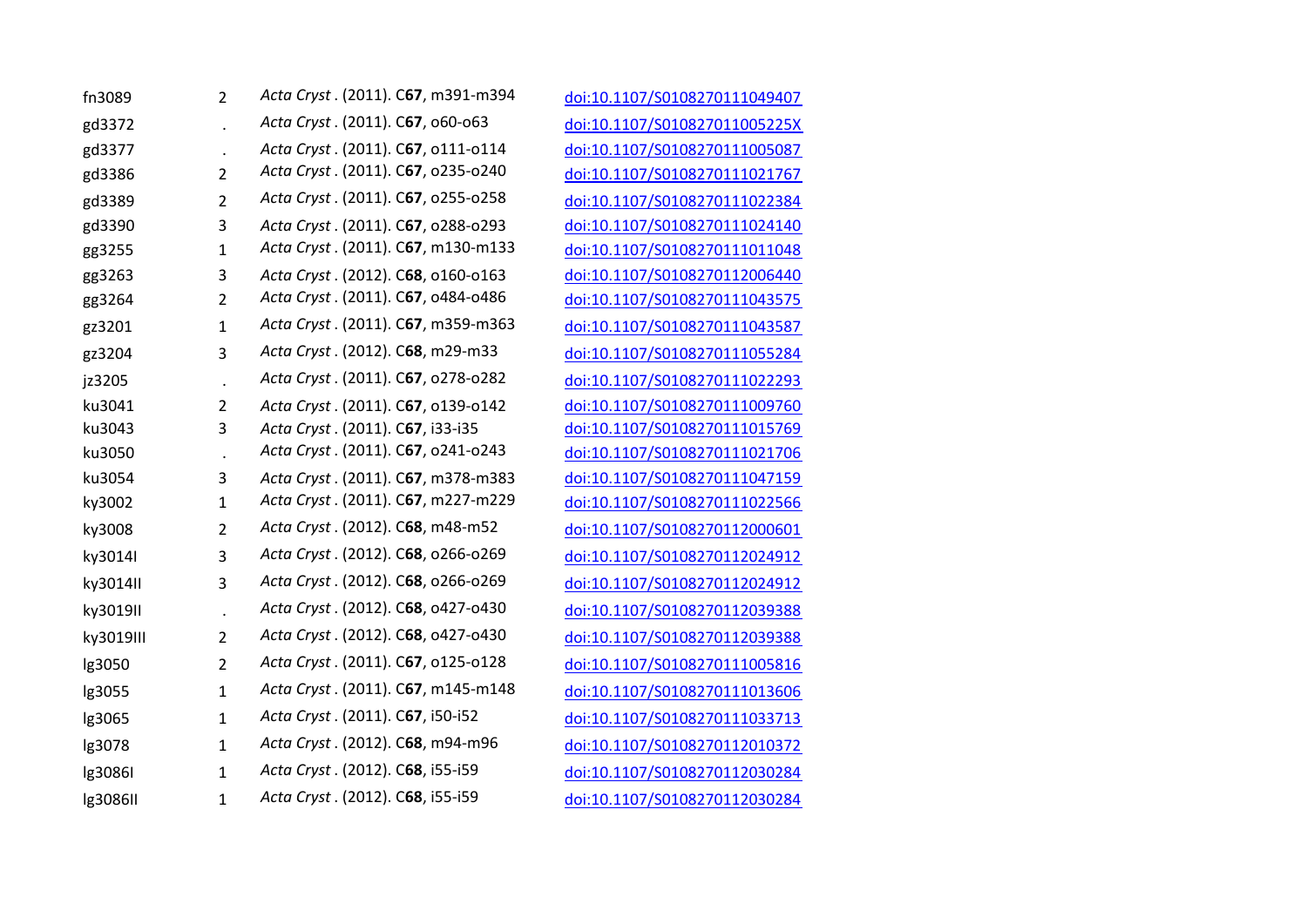| In3146    | 3              | Acta Cryst. (2011). C67, m111-m114 |
|-----------|----------------|------------------------------------|
| mx3045    | $\mathbf{1}$   | Acta Cryst. (2011). C67, o161-o165 |
| ov3002    | 3              | Acta Cryst. (2011). C67, 0129-0130 |
| ov3013    | 3              | Acta Cryst. (2012). C68, m152-m155 |
| qs3001    | 3              | Acta Cryst. (2011). C67, o175-o178 |
| qs3016    | 3              | Acta Cryst. (2012). C68, o311-o316 |
| sf3143I   | $\cdot$        | Acta Cryst. (2011). C67, o100-o103 |
| sf3143II  | 3              | Acta Cryst. (2011). C67, o100-o103 |
| sf3144I   | $\overline{2}$ | Acta Cryst. (2011). C67, o71-o76   |
| sf3144II  | $\overline{2}$ | Acta Cryst. (2011). C67, o71-o76   |
| sf3144III | $\mathbf{1}$   | Acta Cryst. (2011). C67, o71-o76   |
| sf3144IV  | 1              | Acta Cryst. (2011). C67, o71-o76   |
| sf3148I   | $\overline{2}$ | Acta Cryst. (2011). C67, 0195-0197 |
| sf3148II  | 3              | Acta Cryst. (2011). C67, 0195-0197 |
| sf3155    | $\blacksquare$ | Acta Cryst. (2011). C67, 0359-0363 |
| sf3156    | $\overline{2}$ | Acta Cryst. (2011). C67, m315-m317 |
| sf3158    | $\blacksquare$ | Acta Cryst. (2011). C67, 0435-0438 |
| sf3165    | $\mathbf{1}$   | Acta Cryst. (2012). C68, m131-m134 |
| sf3166    | 3              | Acta Cryst. (2012). C68, o174-o178 |
| sf3168    |                | Acta Cryst. (2012). C68, 0183-0187 |
| sk3390    | 3              | Acta Cryst. (2011). C67, 01-05     |
| sk3404    |                | Acta Cryst. (2011). C67, o157-o160 |
| sk3407Ia  |                | Acta Cryst. (2011). C67, o179-o187 |
| sk3407lb  |                | Acta Cryst. (2011). C67, 0179-0187 |
| sk3414    | 3              | Acta Cryst. (2011). C67, 0439-0445 |
| sk3419I   |                | Acta Cryst. (2012). C68, 092-098   |
| sk3419IIc |                | Acta Cryst. (2012). C68, 092-098   |
| sk34221   | 3              | Acta Cryst. (2012). C68, o76-o83   |
| sk3422II  | 2              | Acta Cryst. (2012). C68, o76-o83   |

 *Acta Cryst* . (2011). <sup>C</sup>**67**, m111‐m114 doi:10.1107/S0108270111008353 *Acta Cryst* . (2011). <sup>C</sup>**67**, o161‐o165 doi:10.1107/S0108270111011723 *Acta Cryst* . (2011). C**67**, o129‐o130 doi:10.1107/S0108270111008419 *Acta Cryst* . (2012). C**68**, m152‐m155 doi:10.1107/S0108270112019233 qs3001 <sup>3</sup> *Acta Cryst* . (2011). <sup>C</sup>**67**, o175‐o178 doi:10.1107/S0108270111011383 qs3016 <sup>3</sup> *Acta Cryst* . (2012). <sup>C</sup>**68**, o311‐o316 doi:10.1107/S0108270112030041 . *Acta Cryst* . (2011). <sup>C</sup>**67**, o100‐o103 doi:10.1107/S0108270110053357 *Acta Cryst* . (2011). <sup>C</sup>**67**, o100‐o103 doi:10.1107/S0108270110053357 *Acta Cryst* . (2011). <sup>C</sup>**67**, o71‐o76 doi:10.1107/S0108270111001727 *Acta Cryst* . (2011). <sup>C</sup>**67**, o71‐o76 doi:10.1107/S0108270111001727 *Acta Cryst* . (2011). <sup>C</sup>**67**, o71‐o76 doi:10.1107/S0108270111001727 *Acta Cryst* . (2011). <sup>C</sup>**67**, o71‐o76 doi:10.1107/S0108270111001727 *Acta Cryst* . (2011). <sup>C</sup>**67**, o195‐o197 doi:10.1107/S0108270111013163 *Acta Cryst* . (2011). <sup>C</sup>**67**, o195‐o197 doi:10.1107/S0108270111013163 . *Acta Cryst* . (2011). C**67**, o359‐o363 doi:10.1107/S0108270111029647 *Acta Cryst* . (2011). <sup>C</sup>**67**, m315‐m317 doi:10.1107/S010827011103438X . *Acta Cryst* . (2011). <sup>C</sup>**67**, o435‐o438 doi:10.1107/S0108270111039412 *Acta Cryst* . (2012). <sup>C</sup>**68**, m131‐m134 doi:10.1107/S0108270112016435 *Acta Cryst* . (2012). <sup>C</sup>**68**, o174‐o178 doi:10.1107/S0108270112010682 . *Acta Cryst* . (2012). <sup>C</sup>**68**, o183‐o187 doi:10.1107/S0108270112010001 *Acta Cryst* . (2011). C**67**, o1‐o5 doi:10.1107/S0108270110049371 . *Acta Cryst* . (2011). <sup>C</sup>**67**, o157‐o160 doi:10.1107/S010827011101016X . *Acta Cryst* . (2011). <sup>C</sup>**67**, o179‐o187 doi:10.1107/S0108270111013072 . *Acta Cryst* . (2011). C**67**, o179‐o187 doi:10.1107/S0108270111013072 *Acta Cryst* . (2011). C**67**, o439‐o445 doi:10.1107/S0108270111037991 . *Acta Cryst* . (2012). <sup>C</sup>**68**, o92‐o98 doi:10.1107/S0108270112001151 . *Acta Cryst* . (2012). <sup>C</sup>**68**, o92‐o98 doi:10.1107/S0108270112001151 *Acta Cryst* . (2012). C**68**, o76‐o83 doi:10.1107/S0108270111054114 *Acta Cryst* . (2012). C**68**, o76‐o83 doi:10.1107/S0108270111054114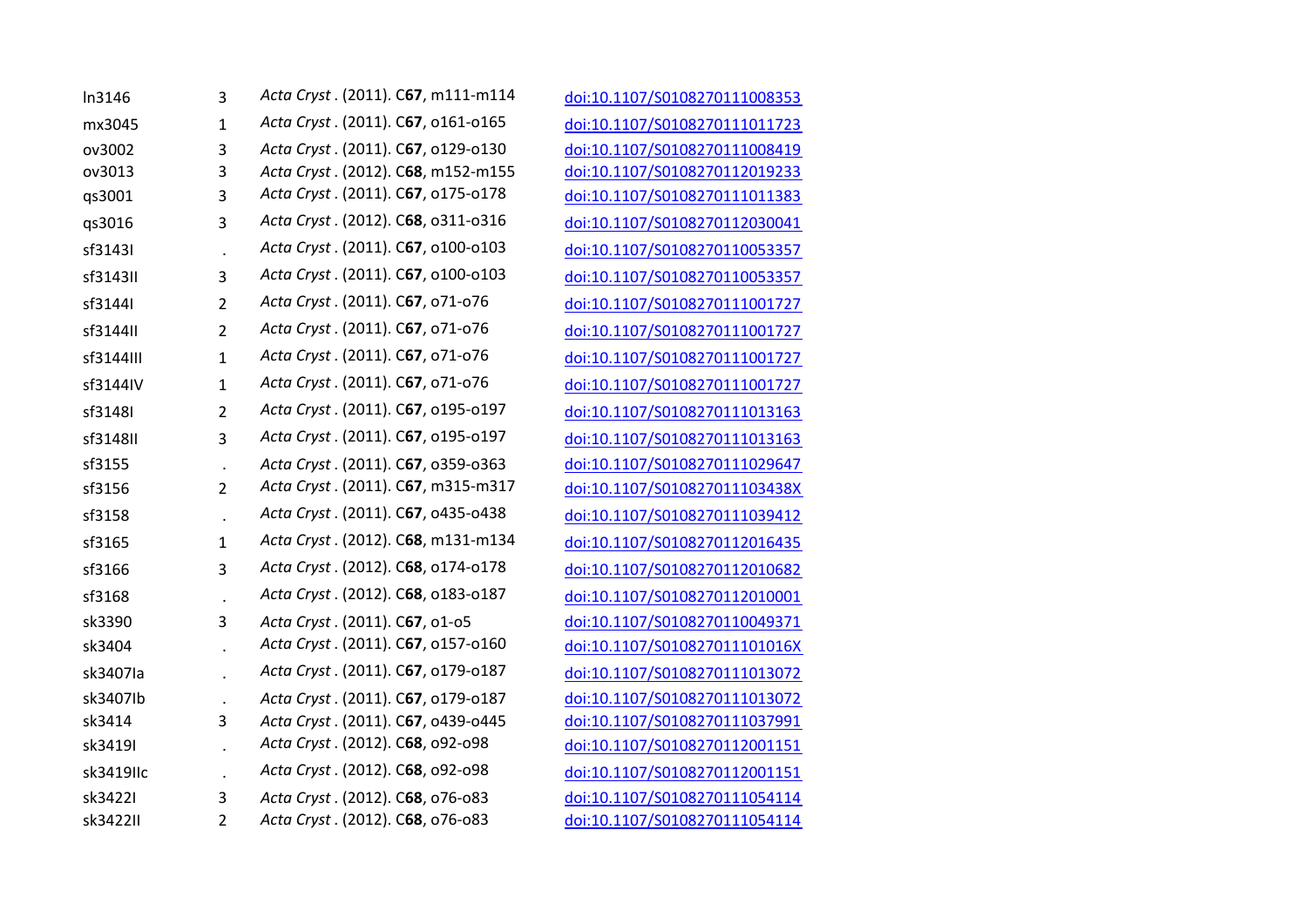| sk3422III  | $\mathbf{1}$   | Acta Cryst. (2012). C68, o76-o83   |
|------------|----------------|------------------------------------|
| sk3426     | 3              | Acta Cryst. (2012). C68, 045-050   |
| sk3439Ia   |                | Acta Cryst. (2012). C68, o247-o252 |
| sk3439lb   |                | Acta Cryst. (2012). C68, o247-o252 |
| sk3440     | 3              | Acta Cryst. (2012). C68, 0323-0326 |
| sk3441     |                | Acta Cryst. (2012). C68, m246-m250 |
| sk3443Ia   | 1              | Acta Cryst. (2012). C68, m251-m254 |
| sk3443lb   | 1              | Acta Cryst. (2012). C68, m251-m254 |
| sk3443Ic   | 2              | Acta Cryst. (2012). C68, m251-m254 |
| sk3448     | 3              | Acta Cryst. (2012). C68, 0392-0394 |
| sq3290     | 2              | Acta Cryst. (2011). C67, m224-m226 |
| tp3005     | 3              | Acta Cryst. (2012). C68, o7-o11    |
| uk3041     |                | Acta Cryst. (2012). C68, o114-o118 |
| uk3047     | 3              | Acta Cryst. (2012). C68, 0332-0334 |
| uk3051     | $\cdot$        | Acta Cryst. (2012). C68, 0447-0451 |
| uk3052I    | $\overline{2}$ | Acta Cryst. (2012). C68, 0421-0426 |
| uk3052II   | 3              | Acta Cryst. (2012). C68, 0421-0426 |
| uk3052III  | $\overline{2}$ | Acta Cryst. (2012). C68, 0421-0426 |
| uk3052IV   | $\mathbf{1}$   | Acta Cryst. (2012). C68, 0421-0426 |
| uk3052V    | 3              | Acta Cryst. (2012). C68, 0421-0426 |
| uk3052VI   | 3              | Acta Cryst. (2012). C68, 0421-0426 |
| uk3052VII  | 3              | Acta Cryst. (2012). C68, 0421-0426 |
| uk3052VIII | $\overline{2}$ | Acta Cryst. (2012). C68, 0421-0426 |
| uk3053     | $\cdot$        | Acta Cryst. (2012). C68, 0436-0438 |
| wq3001     | 2              | Acta Cryst. (2011). C67, m126-m129 |
| wq3009     | $\mathbf{1}$   | Acta Cryst. (2012). C68, 099-0103  |
| wq3017     | 3              | Acta Cryst. (2012). C68, m265-m268 |
| yf3001     | 2              | Acta Cryst. (2011). C67, m205-m207 |
| yf3003I    | $\overline{2}$ | Acta Cryst. (2011). C67, 0346-0349 |

 *Acta Cryst* . (2012). C**68**, o76‐o83 doi:10.1107/S0108270111054114 *Acta Cryst* . (2012). C**68**, o45‐o50 doi:10.1107/S0108270111054205 . *Acta Cryst* . (2012). <sup>C</sup>**68**, o247‐o252 doi:10.1107/S010827011202358X . *Acta Cryst* . (2012). <sup>C</sup>**68**, o247‐o252 doi:10.1107/S010827011202358X *Acta Cryst* . (2012). <sup>C</sup>**68**, o323‐o326 doi:10.1107/S0108270112031265 . *Acta Cryst* . (2012). C**68**, m246‐m250 doi:10.1107/S0108270112031885 *Acta Cryst* . (2012). C**68**, m251‐m254 doi:10.1107/S0108270112033318 *Acta Cryst* . (2012). C**68**, m251‐m254 doi:10.1107/S0108270112033318 *Acta Cryst* . (2012). C**68**, m251‐m254 doi:10.1107/S0108270112033318 *Acta Cryst* . (2012). C**68**, o392‐o394 doi:10.1107/S0108270112037602 sq3290 2 *Acta Cryst* . (2011). C**67**, m224‐m226 doi:10.1107/S010827011102083X tp3005 <sup>3</sup> *Acta Cryst* . (2012). <sup>C</sup>**68**, o7‐o11 doi:10.1107/S0108270111048347 . *Acta Cryst* . (2012). <sup>C</sup>**68**, o114‐o118 doi:10.1107/S0108270112003186 *Acta Cryst* . (2012). <sup>C</sup>**68**, o332‐o334 doi:10.1107/S0108270112032933 . *Acta Cryst* . (2012). <sup>C</sup>**68**, o447‐o451 doi:10.1107/S010827011204067X *Acta Cryst* . (2012). <sup>C</sup>**68**, o421‐o426 doi:10.1107/S0108270112039297 *Acta Cryst* . (2012). <sup>C</sup>**68**, o421‐o426 doi:10.1107/S0108270112039297 *Acta Cryst* . (2012). <sup>C</sup>**68**, o421‐o426 doi:10.1107/S0108270112039297 *Acta Cryst* . (2012). <sup>C</sup>**68**, o421‐o426 doi:10.1107/S0108270112039297 *Acta Cryst* . (2012). <sup>C</sup>**68**, o421‐o426 doi:10.1107/S0108270112039297 *Acta Cryst* . (2012). <sup>C</sup>**68**, o421‐o426 doi:10.1107/S0108270112039297 *Acta Cryst* . (2012). <sup>C</sup>**68**, o421‐o426 doi:10.1107/S0108270112039297 *Acta Cryst* . (2012). <sup>C</sup>**68**, o421‐o426 doi:10.1107/S0108270112039297 . *Acta Cryst* . (2012). <sup>C</sup>**68**, o436‐o438 doi:10.1107/S0108270112040188 wq3001 <sup>2</sup> *Acta Cryst* . (2011). <sup>C</sup>**67**, m126‐m129 doi:10.1107/S0108270111012297 wq3009 <sup>1</sup> *Acta Cryst* . (2012). <sup>C</sup>**68**, o99‐o103 doi:10.1107/S0108270112001734 wq3017 3 *Acta Cryst* . (2012). C**68**, m265‐m268 doi:10.1107/S0108270112034385 yf3001 <sup>2</sup> *Acta Cryst* . (2011). <sup>C</sup>**67**, m205‐m207 doi:10.1107/S010827011101701X yf3003I <sup>2</sup> *Acta Cryst* . (2011). <sup>C</sup>**67**, o346‐o349 doi:10.1107/S0108270111027272